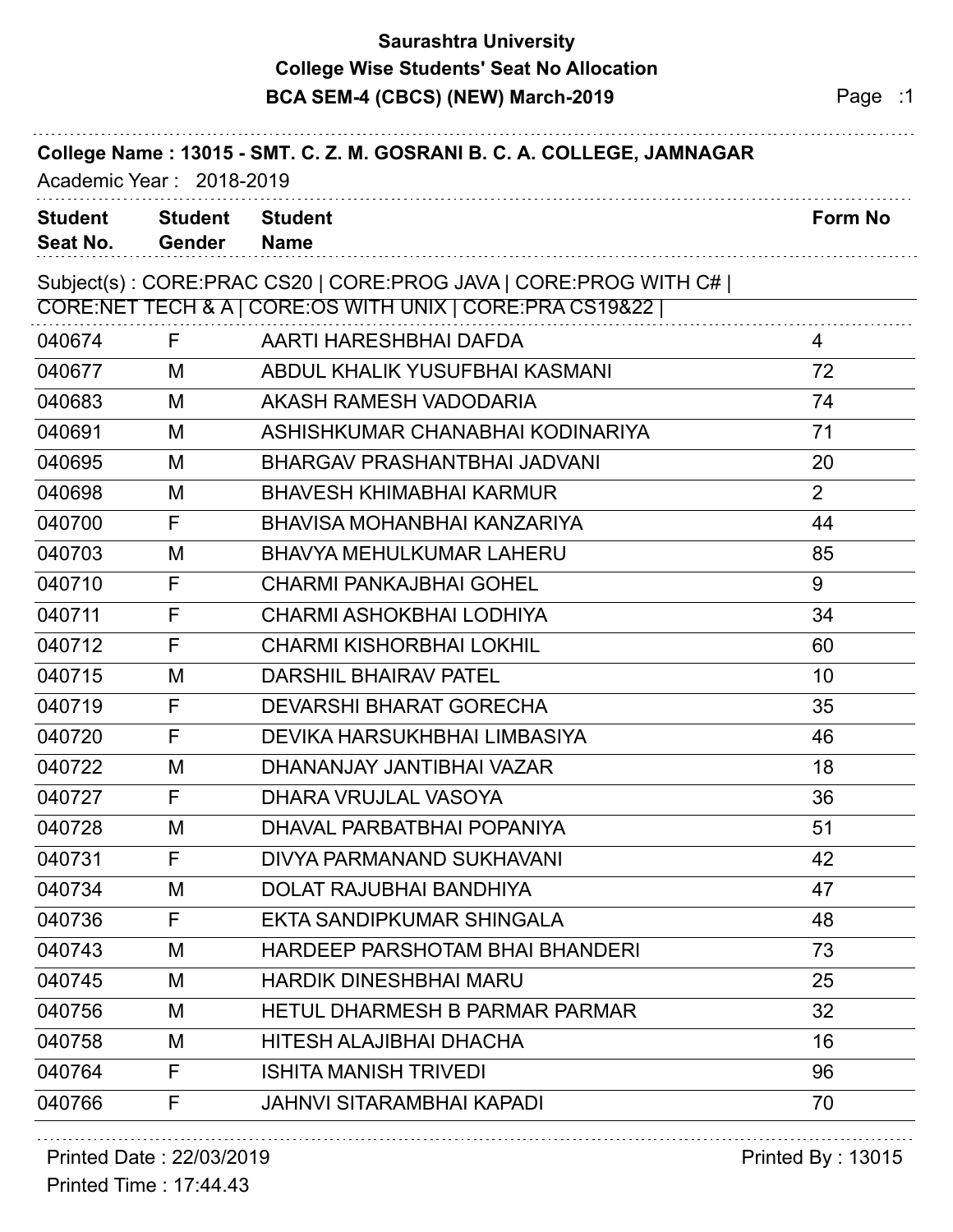# **Saurashtra University BCA SEM-4 (CBCS) (NEW) March-2019 Page :2 College Wise Students' Seat No Allocation**

| Academic Year: 2018-2019   |                                 | College Name: 13015 - SMT. C. Z. M. GOSRANI B. C. A. COLLEGE, JAMNAGAR |                |
|----------------------------|---------------------------------|------------------------------------------------------------------------|----------------|
| <b>Student</b><br>Seat No. | <b>Student</b><br><b>Gender</b> | <b>Student</b><br><b>Name</b>                                          | <b>Form No</b> |
| 040767                     | F                               | JALDHI HASMUKH MAKHECHA                                                | 54             |
| 040770                     | F                               | <b>JANKI PRADIPBHAI VAGHADIA</b>                                       | 13             |
| 040775                     | M                               | <b>JAY HITESH NANDA</b>                                                | 31             |
| 040780                     | M                               | <b>JAYVIN JITESHBHAI CHOVATIYA</b>                                     | 5              |
| 040784                     | F                               | <b>JIGNA MANSUKHBHAI KAMANI</b>                                        | 52             |
| 040790                     | F                               | KARTAVI DEEPAK BHAI KOYA                                               | 38             |
| 040793                     | M                               | <b>KEVAL KISHORBHAI MALDE</b>                                          | 27             |
| 040794                     | F                               | <b>KHADIJA ISMAIL KAPASI</b>                                           | 68             |
| 040795                     | F                               | KHUSHBU PRAKHSH BHAI BUHECHA                                           | 56             |
| 040804                     | M                               | <b>KRUPESH RAJESH CHHATRALA</b>                                        | 75             |
| 040807                     | M                               | KULDEEPSINH SURENDRASINH SODHA                                         | 37             |
| 040808                     | M                               | KULDIP SURESHBHAI KANSAGRA                                             | 59             |
| 040809                     | M                               | KUMAR .JAGDISH KUMAR RAVI                                              | 81             |
| 040811                     | M                               | LAKHAN BHANUBHAI KANJARIYA                                             | 8              |
| 040816                     | F                               | <b>MAHEK ASHOKBHAI HIRPARA</b>                                         | 26             |
| 040817                     | F                               | <b>MAHEK MANISH BHAI PABARI</b>                                        | 1              |
| 040818                     | F                               | <b>MAHEK DILIPBHAI TRIVEDI</b>                                         | 28             |
| 040819                     | M                               | <b>MAHMADKHALID SULTANBHAI KHIRA</b>                                   | 91             |
| 040825                     | М                               | <b>MAYANK KANTIBHAI KATHIRIYA</b>                                      | 87             |
| 040828                     | M                               | <b>MEET KIRAN SHAH</b>                                                 | 66             |
| 040831                     | F                               | <b>MINAL AMULBHAI TRIVEDI</b>                                          | 65             |
| 040834                     | M                               | <b>MOHFIZ HUSEIN CHABBA</b>                                            | 55             |
| 040836                     | M                               | MUKESH JAYKISHANBHAI MANGE                                             | 84             |
| 040838                     | F                               | <b>MUSKAN NAWAZ VIRANI</b>                                             | 95             |
| 040841                     | F                               | <b>NANDINI PARESHBHAI THAKER</b>                                       | 62             |
| 040845                     | M                               | NAYAN ARVINDBHAI KANDU                                                 | 89             |
| 040847                     | F                               | <b>NEHA CHANDULAL NATHWANI</b>                                         | 22             |
| 040849                     | F                               | NIDDHIBEN DINESHBHAI SUTARIYA                                          | 58             |

. . . . . . . . . . . . . . . . . . . .

# Printed Date : 22/03/2019 **Printed By : 13015**

Printed Time : 17:44.43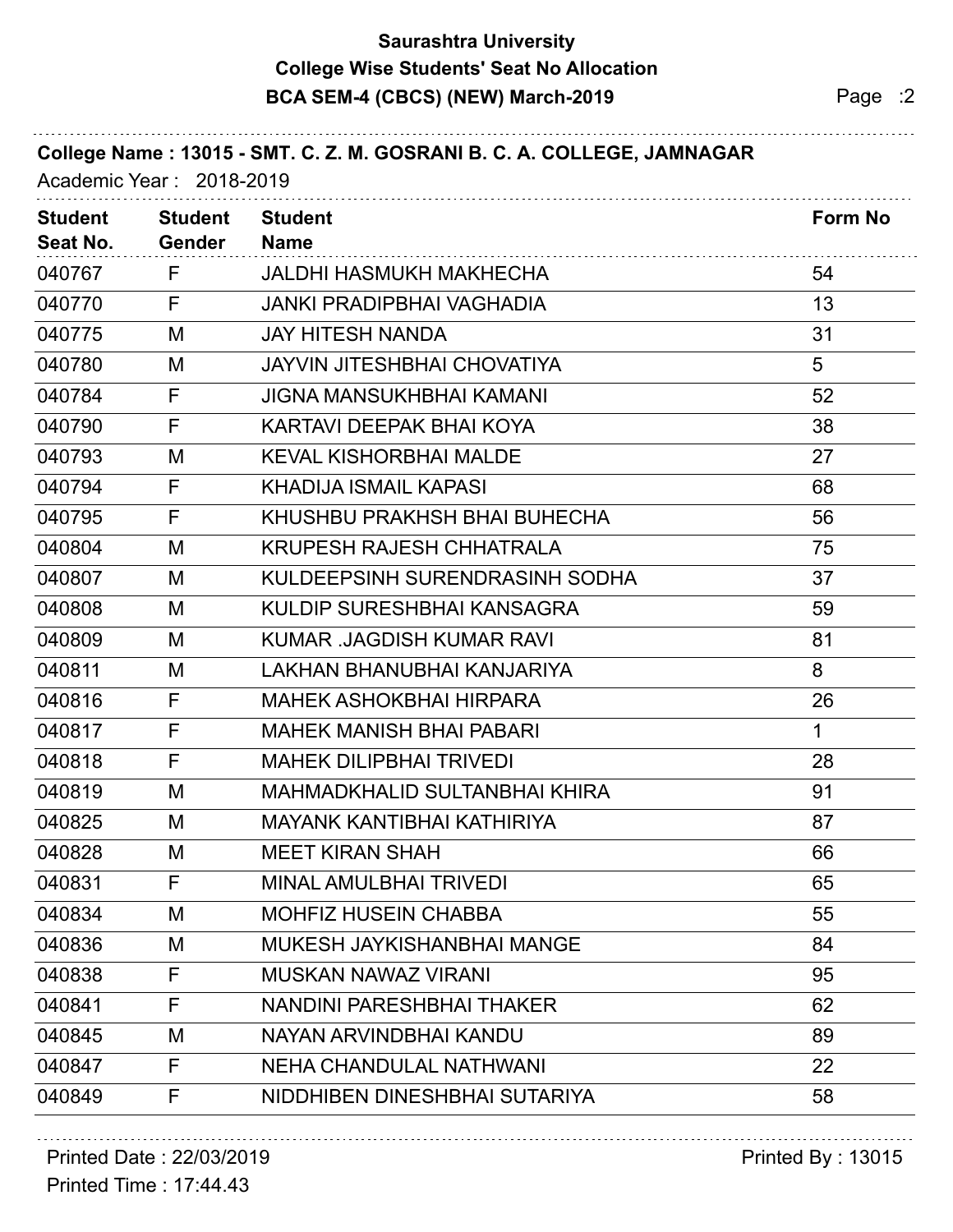## **Saurashtra University BCA SEM-4 (CBCS) (NEW) March-2019 Page :3 College Wise Students' Seat No Allocation**

| College Name: 13015 - SMT. C. Z. M. GOSRANI B. C. A. COLLEGE, JAMNAGAR<br>Academic Year: 2018-2019 |                                 |                                      |                 |  |
|----------------------------------------------------------------------------------------------------|---------------------------------|--------------------------------------|-----------------|--|
| <b>Student</b><br>Seat No.                                                                         | <b>Student</b><br><b>Gender</b> | <b>Student</b><br><b>Name</b>        | <b>Form No</b>  |  |
| 040852                                                                                             | M                               | NIKHILKUMAR KANTILAL MUNGARA         | 79              |  |
| 040855                                                                                             | M                               | <b>NIMESH MOHANBHAI MANGE</b>        | 45              |  |
| 040857                                                                                             | M                               | <b>NIRAJ DINESHBHAI MANGE</b>        | 69              |  |
| 040858                                                                                             | M                               | NIRAJKUMAR DILIPBHAI KARANGIYA       | 64              |  |
| 040860                                                                                             | F                               | NIRANKA ARVINDBHAI MENDPARA          | 33              |  |
| 040862                                                                                             | F                               | NISHA JAYESHBHAI CHOVATIYA           | 50              |  |
| 040864                                                                                             | F                               | NISHA ANILBHAI NAGPAL                | 40              |  |
| 040870                                                                                             | M                               | PARTH KUMAR JB BJM BHAI.             | 80              |  |
| 040887                                                                                             | M                               | PREM NAVINBHAI ASWAR                 | 30              |  |
| 040889                                                                                             | F                               | PRIYA GAUTAMBHAI MAVANI              | 63              |  |
| 040894                                                                                             | F                               | RADHESHA VALLBHADAS RAYACHURA        | 11              |  |
| 040896                                                                                             | M                               | RAHUL ASHOKBHAI KANZARIYA            | 14              |  |
| 040902                                                                                             | M                               | RAVI KANJIBHAI RATHOD                | 86              |  |
| 040905                                                                                             | F                               | REETU JITENDRABHAI TEJVANI           | 15              |  |
| 040911                                                                                             | M                               | RONAK ARJANBHAI CHANDRAVADIYA        | 76              |  |
| 040912                                                                                             | M                               | RONAK MUKESHBHAI DAVADRA             | 49              |  |
| 040914                                                                                             | M                               | RONIL ATULBHAI PARMAR                | 78              |  |
| 040917                                                                                             | M                               | RUSHIK RAJUBHAI HARIYANI             | 43              |  |
| 040919                                                                                             | M                               | RUTVIK GOVINDBHAI BHENSDADIYA        | 67              |  |
| 040921                                                                                             | M                               | <b>SAGAR SHAILESH BHADRA</b>         | 24              |  |
| 040922                                                                                             | M                               | <b>SAGAR AMRUTBHAI GADHIYA</b>       | 82              |  |
| 040923                                                                                             | M                               | <b>SAHIL BAKULBHAI CHAVDA</b>        | 39              |  |
| 040924                                                                                             | F                               | SAMRUDDHI HIMANSHUKUMAR SONPAL       | 17              |  |
| 040928                                                                                             | M                               | SATYAJEETSINH PRAKASHSINH CHAUHAN    | 77              |  |
| 040929                                                                                             | M                               | <b>SAVAN RAMESHBHAI NAKUM</b>        | 12 <sup>2</sup> |  |
| 040930                                                                                             | M                               | SAVAN ASHWINBHAI SONIGRA             | 41              |  |
| 040931                                                                                             | F                               | <b>SEEMA SURESHBHAI DHRANGU</b>      | $\overline{7}$  |  |
| 040932                                                                                             | М                               | <b>SHAH DEEPAK KUMAR SHAH PRINCE</b> | 100             |  |

. . . . . . . . . . . . . . . . . . . .

### Printed Date : 22/03/2019 **Printed By : 13015**

Printed Time : 17:44.43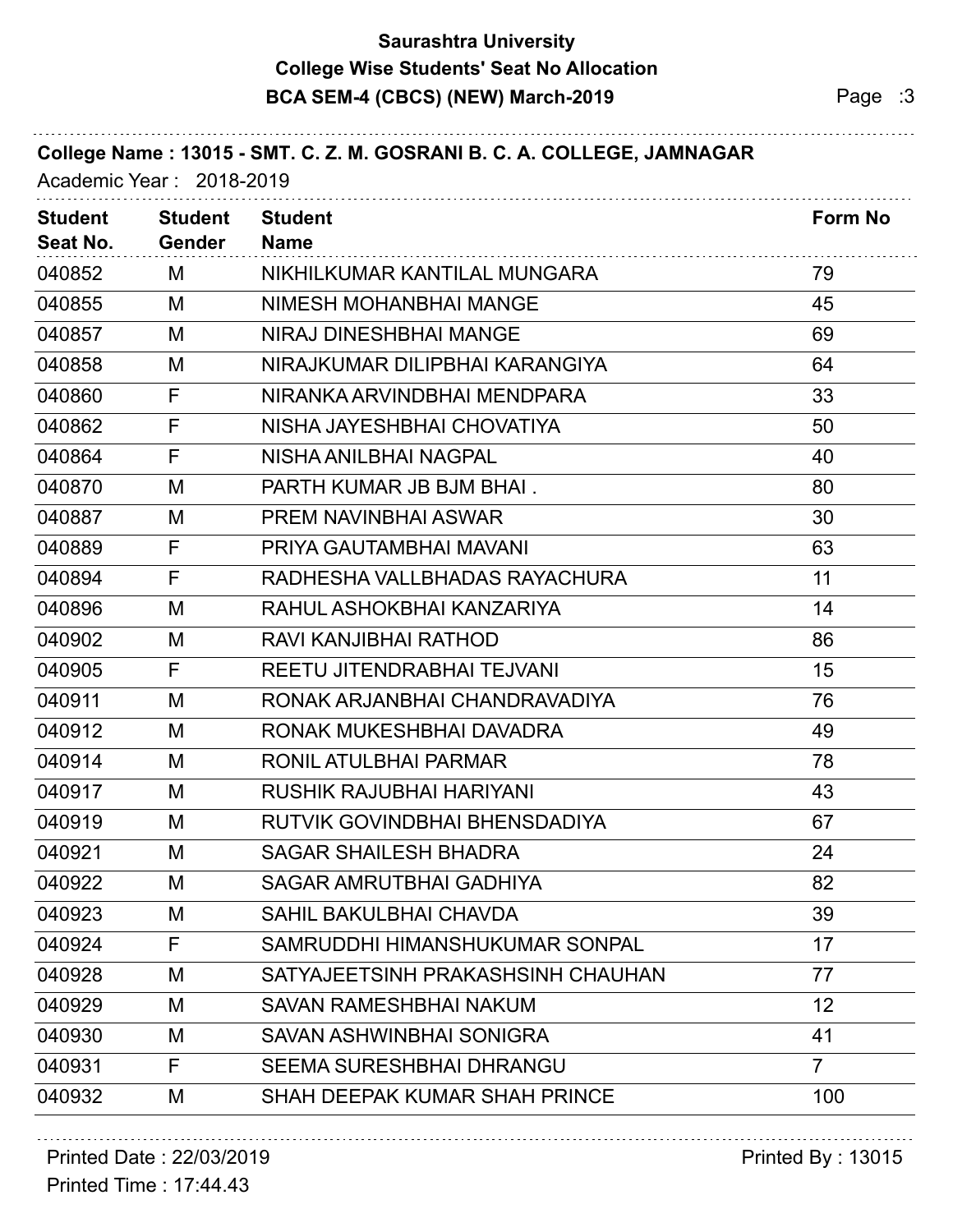### **Saurashtra University BCA SEM-4 (CBCS) (NEW) March-2019 Page :4 College Wise Students' Seat No Allocation**

### **College Name : 13015 - SMT. C. Z. M. GOSRANI B. C. A. COLLEGE, JAMNAGAR**

Academic Year : 2018-2019

| <b>Student</b><br>Seat No. | <b>Student</b><br>Gender | <b>Student</b><br><b>Name</b>   | <b>Form No</b> |
|----------------------------|--------------------------|---------------------------------|----------------|
| 040935                     | F                        | SHIVANI CHANDULAL DANGARIYA     | 21             |
| 040940                     | M                        | <b>SUMIT NARENDRA NIHALANI</b>  | 29             |
| 040941                     | M                        | <b>SUMIT MAYABHAI ODICH</b>     | 57             |
| 040944                     | M                        | TARUN NANJIBHAI CHOPDA          | 6              |
| 040948                     | F                        | URVASHIBA HARDEVSINH JADEJA     | 19             |
| 040952                     | M                        | <b>VIKRANT DIPAK PABARI</b>     | 53             |
| 040958                     | M                        | <b>VISHESH CHETAN NANDA</b>     | 23             |
| 040959                     | M                        | <b>VRUTIK PRAMODBHAI JOISAR</b> | 61             |
| 040963                     | M                        | YATRIK DHIRENBHAI AVASHIA       | 97             |
| 040965                     | F                        | ZINAL NANDLAL MUNGALPARA        | 3              |

#### Subject(s) : CORE:PROG WITH C# | CORE:NET TECH & A | CORE:OS WITH UNIX |

| 040969 | М | DHARMESH NARENDRABHAI AGRAVAT | 93 |
|--------|---|-------------------------------|----|
| 040970 | М | SAVAN BIPINBHAI NAGARIYA      | 99 |

### Subject(s) : CORE:PROG WITH C# | CORE:OS WITH UNIX |

| 040978 | м | RAJ JATINBHAI VADNAGRA       |  |
|--------|---|------------------------------|--|
| 040979 | М | SAGAR SURESH CHANDRA CHANDRA |  |

#### Subject(s) : CORE:OS WITH UNIX |

| 040992 | М | HARSHPALSINH MAHENDRASINH JADEJA |    |
|--------|---|----------------------------------|----|
| 040998 |   | SUPRIYA SHIVKUMAR SONKAR         | 90 |

#### Subject(s) : CORE:NET TECH & A |

| 041 | ΙVΙ | KULDIPSINH NARUBHA JADEJA |  |
|-----|-----|---------------------------|--|

### Subject(s) : CORE:PROG WITH C# |

Printed Date : 22/03/2019 **Printed By : 13015**